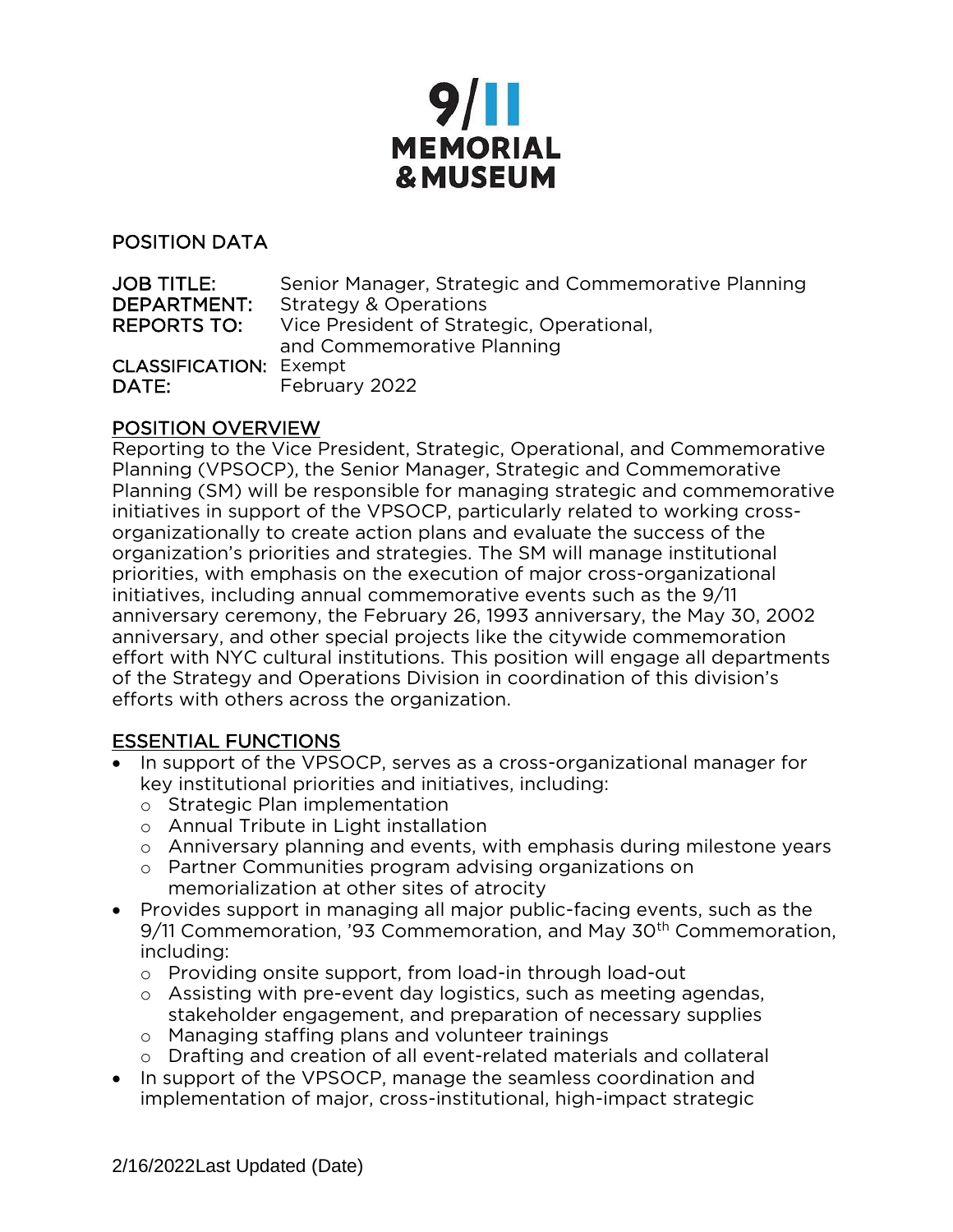initiatives, projects, and events (i.e., American Alliance of Museums accreditation process and ongoing relationship, strategic planning efforts, milestone anniversary integrated planning).

- Supports the annual reassessment of strategic plan and add out-years.
- Helps to provide regular reports on the status of strategic plan progress.
- Helps to troubleshoot and coordinate operational issues across departments, and proactively propose plans to streamline policies and procedures where appropriate.
- Ensure smooth on-site coordination for all activities, functions, and events—including coordination among S&O functions, with all other organization-wide departments, and WTC campus partners.
- Develop and nurture strong relationships with external partners, including 9/11 stakeholder groups, government agencies, and others with a stake in the World Trade Center site.
- Represents the VPSOCP at internal and external meetings and presentations, as requested.
- Creates presentations and draft remarks/talking points for the VPSOCP and CSOO.
- Contributes to the budget process by supporting decreased spending and increased efficiency across all operational channels.
- Supports other current institutional priorities, major initiatives, and projects, as assigned.

# QUALIFICATIONS/SKILLS REQUIREMENT

- Bachelor's Degree
- 5-7 years of relevant experience within the nonprofit sector or events field.
- Strong understanding of event logistics with a proven track record for successfully managed events.
- Ability to think strategically and creatively and excel in a fast-paced environment.
- Excellent attention to detail and organizational skills.
- Availability to work extended hours and occasional weekends as needed
- Computer proficiency with all Microsoft Office

## HOW TO APPLY

- Include position you are seeking in the email subject field
- State the location where job posting was seen
- Send resume and cover letter to [911mmstrategyjobs@911memorial.org](mailto:911mmstrategyjobs@911memorial.org)

# PHYSICAL DEMANDS/WORK ENVIRONMENT

The physical demands and work environment described in this job description are representative of those that the employee will encounter and are expected to meet to successfully perform the essential functions of the job. Reasonable accommodations may be made to enable individuals with disabilities to perform the essential functions.